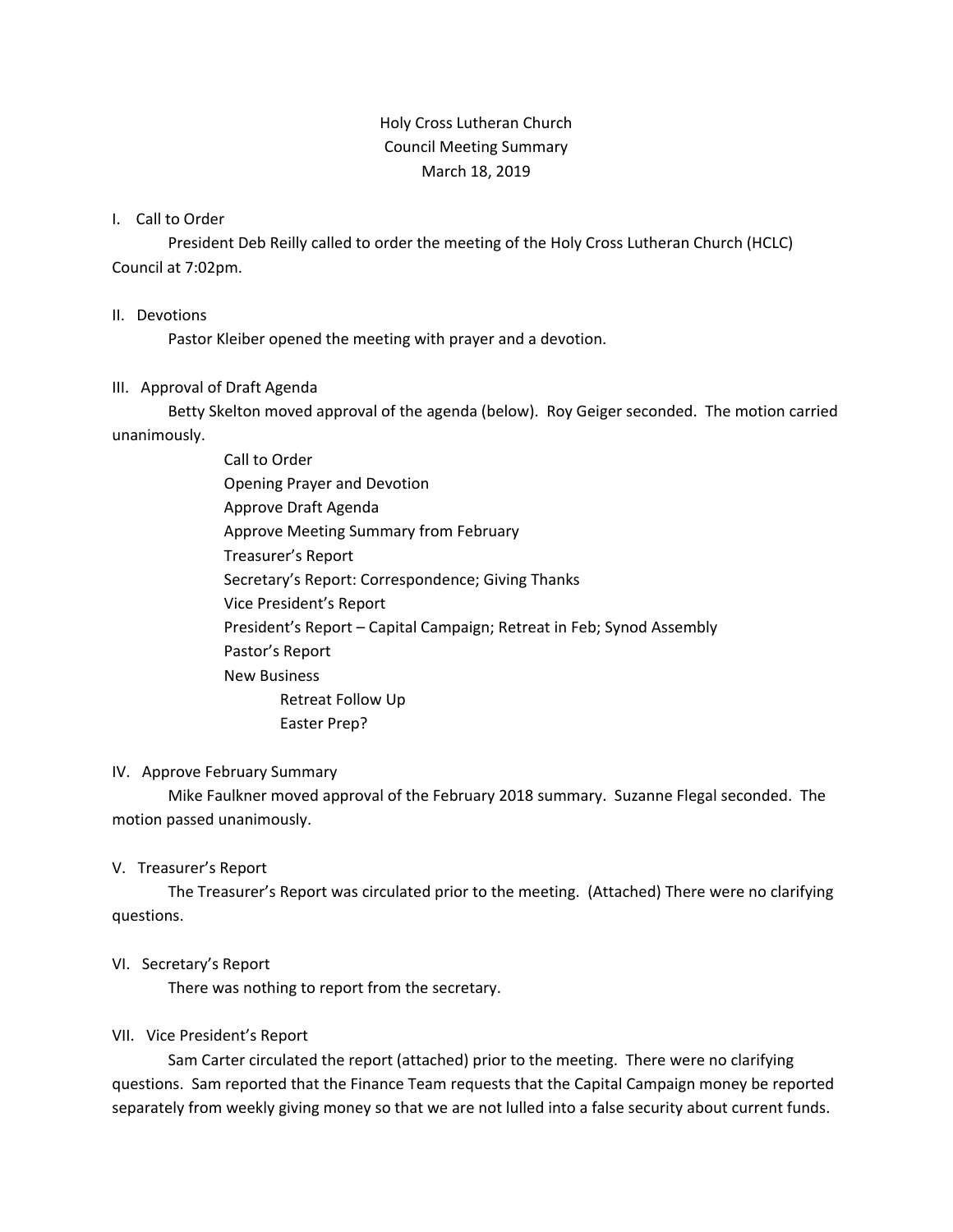He would also like us to report spending with regards to the Capital Campaign. Finally, he commented that we need to begin considering IT issues.

#### VIII. President's Report

Deb Reilly circulated her report prior to the meeting (attached). There were no clarifying questions. Deb announced that we will begin having council members plan devotions for upcoming meetings and passed around a sign-up sheet. She continues to work on members of the congregation to attend the Synod Assembly, and thinks she will have our spots filled soon.

#### IX. Pastor's Report

Pastor Kleiber circulated her report prior to the meeting. (attached) There were no clarifying questions.

Pastor shared that the  $7<sup>th</sup>$  Day Adventist Church has a new pastor. He has been tasked with growing their congregation. He is interested in placing semi-permanent signage at Holy Cross. Pastor asked him to provide a plan/proposal to be considered by the Council.

## X. Ministry Reports

Fellowship – Pam Darby circulated a report prior to the meeting. There were no clarifying questions. She reported that, in the absence of a Youth chairperson, Fellowship will coordinate the Easter Breakfast. She asked whether we should sell tickets and what the funds might be used to support. After discussion, it was decided that there will baskets for donations and the money collected will support the Lenten Appeal.

Outreach – Suzanne Flegal circulated a report (attached) prior to the meeting. She is looking for a coordinator for the garden. She will put a note out to the congregation. If no one is able to commit, the garden may be discontinued this year. There may be a separate coordinator for the children's garden. Additionally, Virginia Muller is interested in working on projects in coordination with Herndon Middle School.

Stewardship – Mike Faulkner circulated a report (attached) prior to the meeting. There were no clarifying questions. The Lenten Appeal will support the Food for Neighbors organization which focuses on distributing food to middle and high school students who struggle with hunger.

Director of Music – Jeremy Shoop reported that members of the congregation have mentioned that they are happy to see the emphasis on children in services.

Property – Dennis Pattison will make sure the new parking signs for the parking lot are installed.

Evangelism – Roy Geiger circulated a report (attached) prior to the meeting. There were no clarifying questions.

Personnel – Dick Krapf announced that we have hired a new Nursery Attendant.